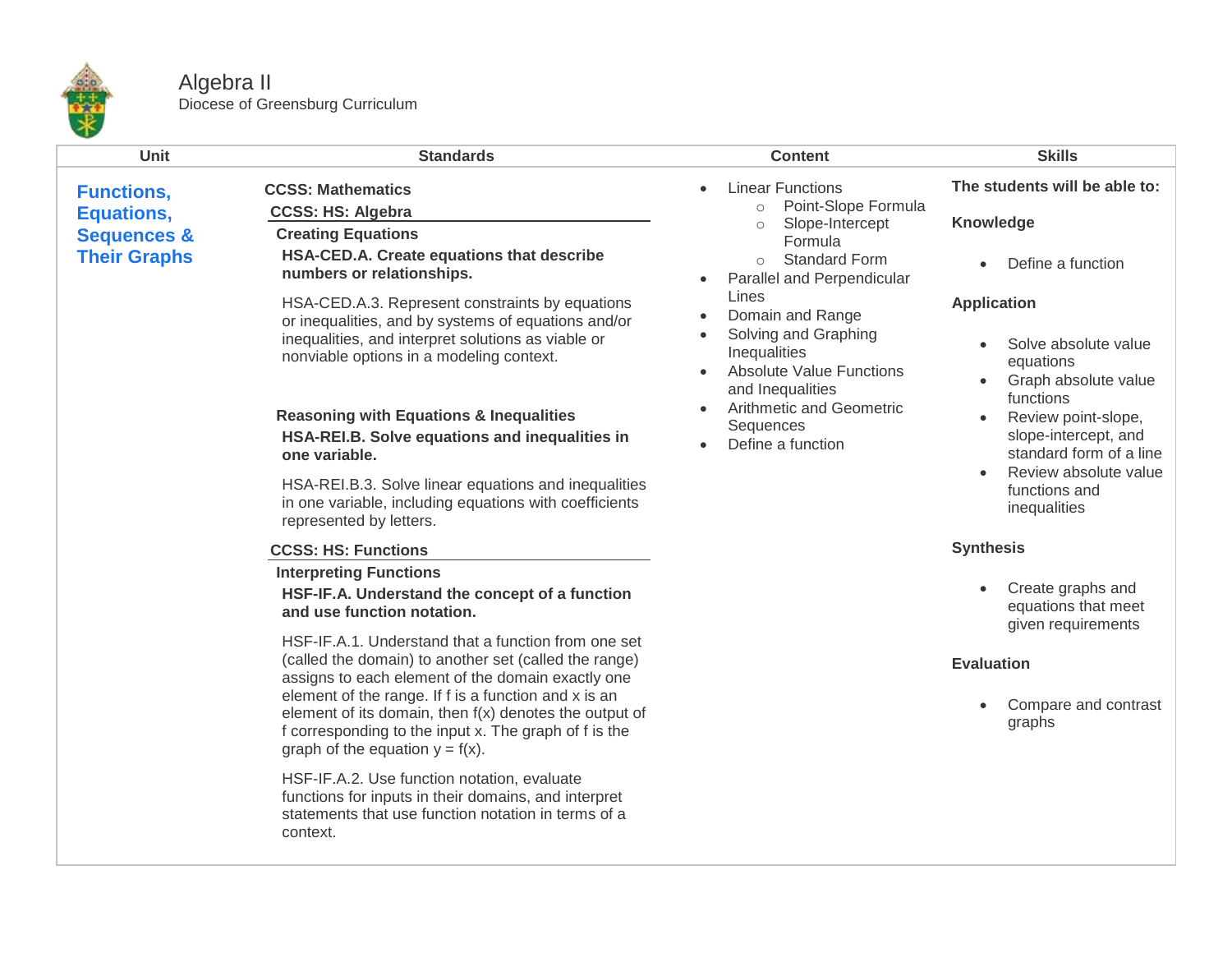| Unit | <b>Standards</b>                                                                                                                                                                                                                                                                                                                                                                                                                          | <b>Content</b> | <b>Skills</b> |
|------|-------------------------------------------------------------------------------------------------------------------------------------------------------------------------------------------------------------------------------------------------------------------------------------------------------------------------------------------------------------------------------------------------------------------------------------------|----------------|---------------|
|      | HSF-IF.A.3. Recognize that sequences are<br>functions, sometimes defined recursively, whose<br>domain is a subset of the integers.                                                                                                                                                                                                                                                                                                        |                |               |
|      | HSF-IF.C. Analyze functions using different<br>representations.                                                                                                                                                                                                                                                                                                                                                                           |                |               |
|      | HSF-IF.C.7b. Graph square root, cube root, and<br>piecewise-defined functions, including step functions<br>and absolute value functions.                                                                                                                                                                                                                                                                                                  |                |               |
|      | <b>Building Functions</b><br>HSF-BF.A. Build a function that models a<br>relationship between two quantities.                                                                                                                                                                                                                                                                                                                             |                |               |
|      | HSF-BF.A.2. Write arithmetic and geometric<br>sequences both recursively and with an explicit<br>formula, use them to model situations, and translate<br>between the two forms.                                                                                                                                                                                                                                                           |                |               |
|      | HSF-BF.B. Build new functions from existing<br>functions.                                                                                                                                                                                                                                                                                                                                                                                 |                |               |
|      | HSF-BF.B.3. Identify the effect on the graph of<br>replacing $f(x)$ by $f(x) + k$ , k $f(x)$ , $f(kx)$ , and $f(x + k)$ for<br>specific values of k (both positive and negative); find<br>the value of k given the graphs. Experiment with<br>cases and illustrate an explanation of the effects on<br>the graph using technology. Include recognizing<br>even and odd functions from their graphs and<br>algebraic expressions for them. |                |               |
|      | <b>CCSS: HS: Geometry</b>                                                                                                                                                                                                                                                                                                                                                                                                                 |                |               |
|      | <b>Expressing Geometric Properties with Equations</b><br>HSG-GPE.B. Use coordinates to prove simple<br>geometric theorems algebraically                                                                                                                                                                                                                                                                                                   |                |               |
|      | HSG-GPE.B.5. Prove the slope criteria for parallel<br>and perpendicular lines and use them to solve<br>geometric problems (e.g., find the equation of a line<br>parallel or perpendicular to a given line that passes<br>through a given point).                                                                                                                                                                                          |                |               |
|      | <b>NCTM: Mathematics</b>                                                                                                                                                                                                                                                                                                                                                                                                                  |                |               |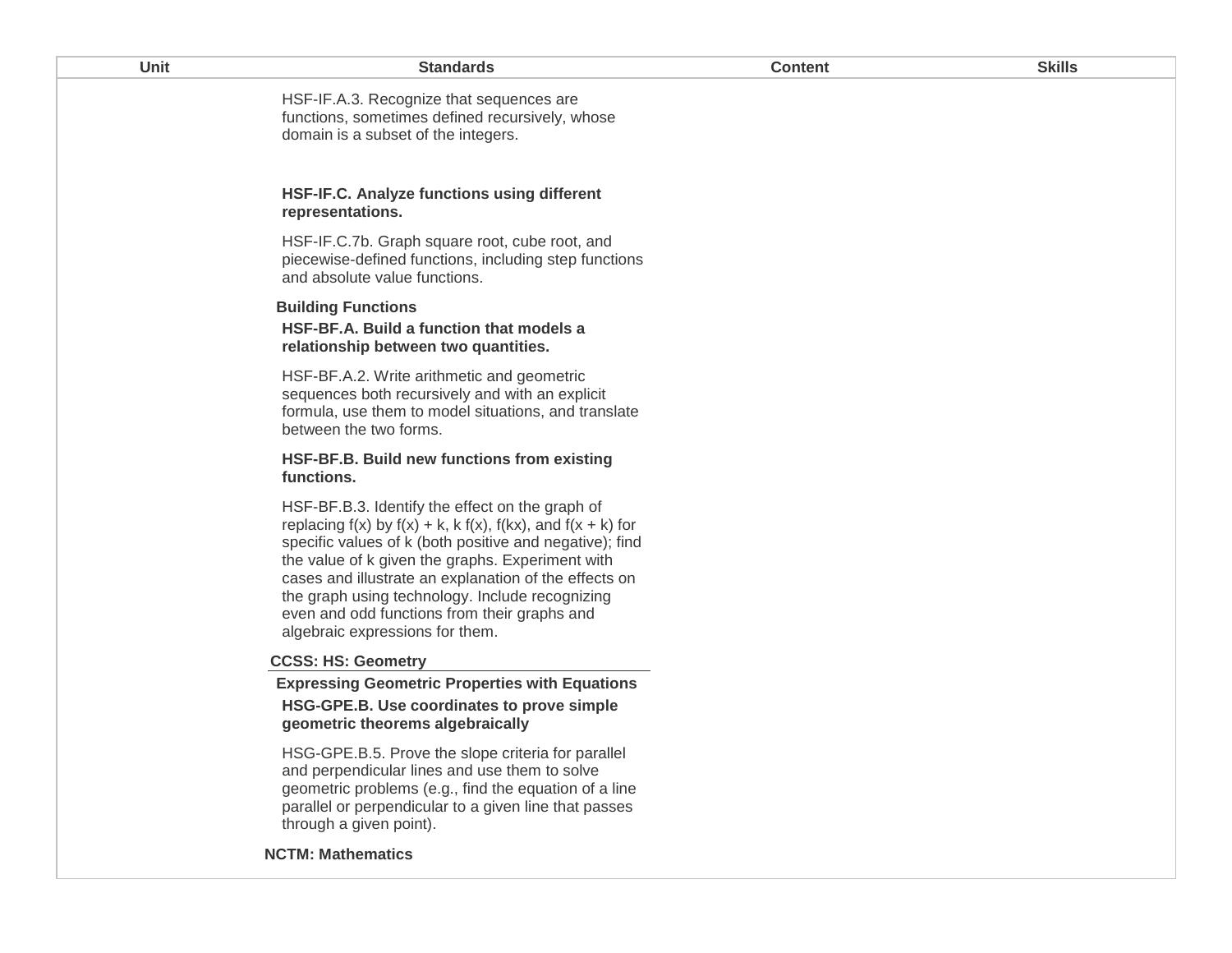| Unit | <b>Standards</b>                                                                                                                                                                                       | <b>Content</b> | <b>Skills</b> |
|------|--------------------------------------------------------------------------------------------------------------------------------------------------------------------------------------------------------|----------------|---------------|
|      | NCTM: Grades 9 - 12                                                                                                                                                                                    |                |               |
|      | <b>Number &amp; Operations</b>                                                                                                                                                                         |                |               |
|      | Compute fluently and make reasonable estimates                                                                                                                                                         |                |               |
|      | judge the reasonableness of numerical computations<br>and their results.                                                                                                                               |                |               |
|      | Algebra<br>Understand patterns, relations, and functions                                                                                                                                               |                |               |
|      | generalize patterns using explicitly defined and<br>recursively defined functions;                                                                                                                     |                |               |
|      | understand relations and functions and select,<br>convert flexibly among, and use various<br>representations for them;                                                                                 |                |               |
|      | analyze functions of one variable by investigating<br>rates of change, intercepts, zeros, asymptotes, and<br>local and global behavior;                                                                |                |               |
|      | Represent and analyze mathematical situations<br>and structures using algebraic symbols                                                                                                                |                |               |
|      | understand the meaning of equivalent forms of<br>expressions, equations, inequalities, and relations;                                                                                                  |                |               |
|      | write equivalent forms of equations, inequalities, and<br>systems of equations and solve them with fluency-<br>mentally or with paper and pencil in simple cases<br>and using technology in all cases; |                |               |
|      | use symbolic algebra to represent and explain<br>mathematical relationships;                                                                                                                           |                |               |
|      | Analyze change in various contexts                                                                                                                                                                     |                |               |
|      | approximate and interpret rates of change from<br>graphical and numerical data.                                                                                                                        |                |               |
|      | Data Analysis & Probability                                                                                                                                                                            |                |               |
|      | Select and use appropriate statistical methods to<br>analyze data                                                                                                                                      |                |               |
|      | recognize how linear transformations of univariate<br>data affect shape, center, and spread;                                                                                                           |                |               |
|      |                                                                                                                                                                                                        |                |               |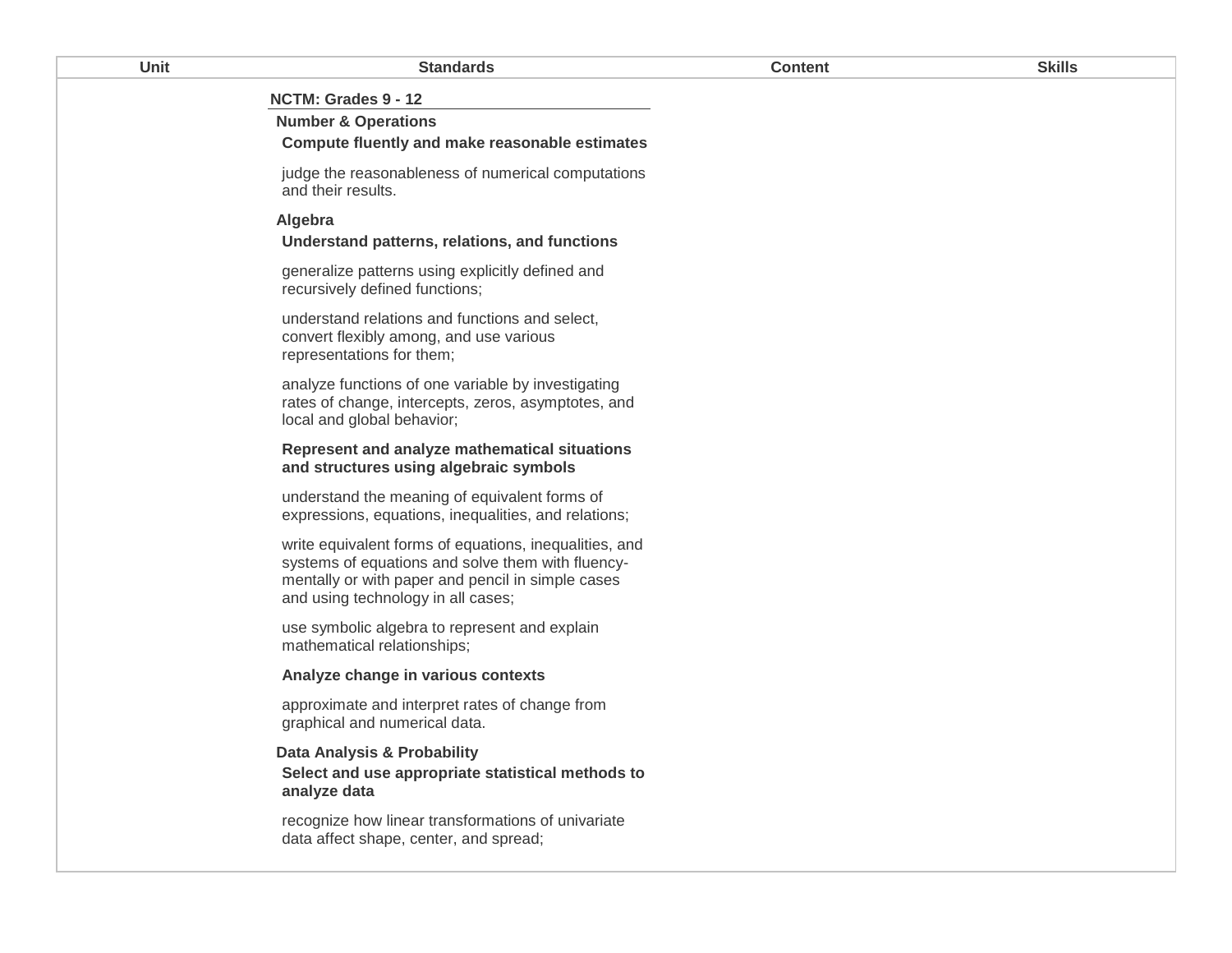| Unit                  | <b>Standards</b>                                                                                                                                                                                                                                                                                                                                                                                                                                                                                                                                                                                                                                                                                                                                                                                                                                                                                                                                                                                                                                                                                                                                                                                                                       | <b>Content</b>                                                                                                                                                                                                                                                              | <b>Skills</b>                                                                                                                                                                                                                                                                                                                                                              |
|-----------------------|----------------------------------------------------------------------------------------------------------------------------------------------------------------------------------------------------------------------------------------------------------------------------------------------------------------------------------------------------------------------------------------------------------------------------------------------------------------------------------------------------------------------------------------------------------------------------------------------------------------------------------------------------------------------------------------------------------------------------------------------------------------------------------------------------------------------------------------------------------------------------------------------------------------------------------------------------------------------------------------------------------------------------------------------------------------------------------------------------------------------------------------------------------------------------------------------------------------------------------------|-----------------------------------------------------------------------------------------------------------------------------------------------------------------------------------------------------------------------------------------------------------------------------|----------------------------------------------------------------------------------------------------------------------------------------------------------------------------------------------------------------------------------------------------------------------------------------------------------------------------------------------------------------------------|
|                       | © Copyright 2010. National Governors Association<br>Center for Best Practices and Council of Chief State<br>School Officers. All rights reserved.                                                                                                                                                                                                                                                                                                                                                                                                                                                                                                                                                                                                                                                                                                                                                                                                                                                                                                                                                                                                                                                                                      |                                                                                                                                                                                                                                                                             |                                                                                                                                                                                                                                                                                                                                                                            |
| <b>Linear Systems</b> | <b>CCSS: Mathematics</b><br><b>CCSS: HS: Algebra</b><br><b>Reasoning with Equations &amp; Inequalities</b><br>HSA-REI.C. Solve systems of equations.<br>HSA-REI.C.6. Solve systems of linear equations<br>exactly and approximately (e.g., with graphs),<br>focusing on pairs of linear equations in two variables.<br>HSA-REI.D. Represent and solve equations and<br>inequalities graphically.<br>HSA-REI.D.12. Graph the solutions to a linear<br>inequality in two variables as a half-plane (excluding<br>the boundary in the case of a strict inequality), and<br>graph the solution set to a system of linear<br>inequalities in two variables as the intersection of the<br>corresponding half-planes.<br><b>NCTM: Mathematics</b><br>NCTM: Grades 9 - 12<br>Algebra<br>Represent and analyze mathematical situations<br>and structures using algebraic symbols<br>write equivalent forms of equations, inequalities, and<br>systems of equations and solve them with fluency-<br>mentally or with paper and pencil in simple cases<br>and using technology in all cases;<br>© Copyright 2010. National Governors Association<br>Center for Best Practices and Council of Chief State<br>School Officers. All rights reserved. | Methods to Solve Systems<br>of Equations<br>Elimination<br>$\circ$<br>Substitution<br>$\circ$<br>Graph Systems of Linear<br>Inequalities<br>Solve Systems of Linear<br>Inequalities<br>Solve 3-Variable Systems of<br><b>Equations using Elimination</b><br>and Substituion | The students will be able to:<br>Comprehension<br><b>Understand systems</b><br>of equations<br>Convert word<br>problems into a<br>system of equations<br><b>Application</b><br>Graph systems of<br>linear inequalities<br>Solve systems of<br>linear inequalities<br><b>Analysis</b><br>Identify which strategy<br>to use on problems<br>involving systems of<br>equations |
|                       |                                                                                                                                                                                                                                                                                                                                                                                                                                                                                                                                                                                                                                                                                                                                                                                                                                                                                                                                                                                                                                                                                                                                                                                                                                        |                                                                                                                                                                                                                                                                             |                                                                                                                                                                                                                                                                                                                                                                            |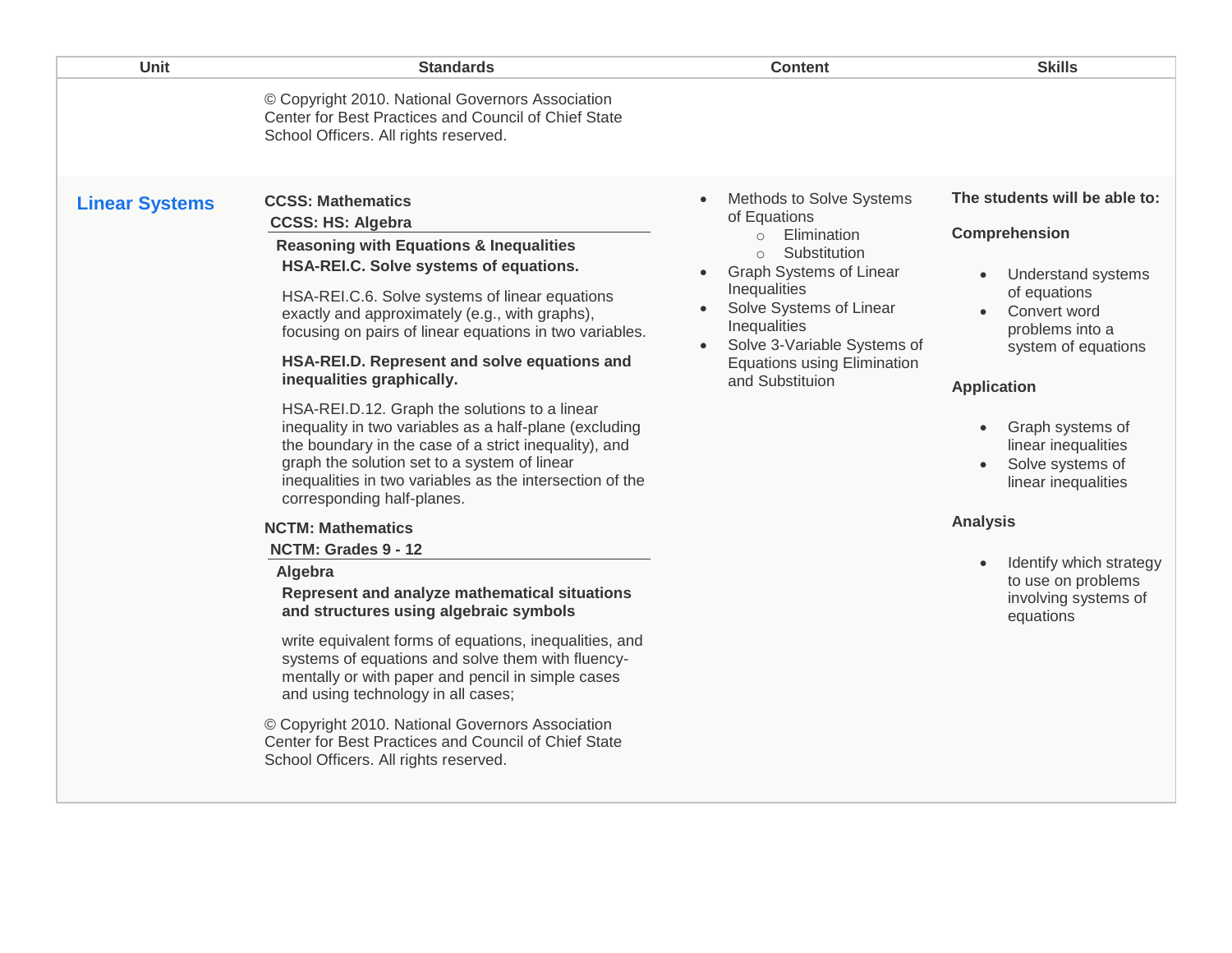| Unit                                     | <b>Standards</b>                                                                                                                                                                                                                                                                                                                                                                                                                                                                                                                                                                                                                                                                                                   | <b>Content</b>                                                                                                                                                                                | <b>Skills</b>                                                                                                                                                                                                                      |
|------------------------------------------|--------------------------------------------------------------------------------------------------------------------------------------------------------------------------------------------------------------------------------------------------------------------------------------------------------------------------------------------------------------------------------------------------------------------------------------------------------------------------------------------------------------------------------------------------------------------------------------------------------------------------------------------------------------------------------------------------------------------|-----------------------------------------------------------------------------------------------------------------------------------------------------------------------------------------------|------------------------------------------------------------------------------------------------------------------------------------------------------------------------------------------------------------------------------------|
| <b>Quadratic</b>                         | <b>CCSS: Mathematics</b><br>CCSS: HS: Num/Quantity                                                                                                                                                                                                                                                                                                                                                                                                                                                                                                                                                                                                                                                                 | Factoring                                                                                                                                                                                     | The students will be able to:                                                                                                                                                                                                      |
| <b>Functions and</b><br><b>Equations</b> | The Complex Number System<br>HSN-CN.C. Use complex numbers in polynomial<br>identities and equations.<br>HSN-CN.C.7. Solve quadratic equations with real<br>coefficients that have complex solutions.<br>CCSS: HS: Algebra<br>Arithmetic with Polynomials & Rational Functions<br>HSA-APR.C. Use polynomial identities to solve                                                                                                                                                                                                                                                                                                                                                                                    | Laws of Exponents<br>Add, subtract, multiply<br>polynomials<br><b>Factoring GCF</b><br>$\bullet$<br>Factoring when a is not 1<br><b>Inverse FOIL</b><br>Perfect Square Trinomial<br>$\bullet$ | <b>Knowledge</b><br>Know standard,<br>vertex, and intercept<br>form of a quadratic<br>function                                                                                                                                     |
|                                          | problems.<br>HSA-APR.C.5. (+) Know and apply the Binomial<br>Theorem for the expansion of $(x + y)$ n in powers of x<br>and y for a positive integer n, where x and y are any<br>numbers, with coefficients determined for example by<br>Pascal's Triangle.<br>Reasoning with Equations & Inequalities                                                                                                                                                                                                                                                                                                                                                                                                             | Difference of Two Squares<br>Grouping<br>Sum and Difference of<br>Cubes                                                                                                                       | Comprehension<br>Understand the<br>difference when $a=1$<br>and a is not 1 in<br>$ax^2+bx+c$                                                                                                                                       |
|                                          | HSA-REI.B. Solve equations and inequalities in one<br>variable.<br>HSA-REI.B.4. Solve quadratic equations in one<br>variable.<br>HSA-REI.B.4a. Use the method of completing the<br>square to transform any quadratic equation in x into an<br>equation of the form $(x - p)^2 = q$ that has the same<br>solutions. Derive the quadratic formula from this form.<br>HSA-REI.B.4b. Solve quadratic equations by inspection<br>(e.g., for $x^2 = 49$ ), taking square roots, completing the<br>square, the quadratic formula and factoring, as<br>appropriate to the initial form of the equation.<br>Recognize when the quadratic formula gives complex<br>solutions and write them as $a \pm bi$ for real numbers a | Quadratic Formula<br>Graphing in Standard,<br>$\bullet$<br>Vertex, and Intercept Form<br>Complete the Square<br>Inequalities<br>Systems of Inequalities                                       | <b>Application</b><br>Factor using trial and<br>error, completing the<br>square, and the<br>quadratic formula<br><b>Analysis</b><br>Factor recognizing a<br>$\bullet$<br>perfect square<br>trinomial, difference of<br>two squares |
|                                          | and b.<br><b>CCSS: HS: Functions</b><br><b>Interpreting Functions</b><br>HSF-IF.C. Analyze functions using different<br>representations.                                                                                                                                                                                                                                                                                                                                                                                                                                                                                                                                                                           |                                                                                                                                                                                               | Factor using sum and<br>difference of<br>cubes/grouping<br><b>Synthesis</b>                                                                                                                                                        |
|                                          | HSF-IF.C.7a. Graph linear and quadratic functions and<br>show intercepts, maxima, and minima.<br>HSF-IF.C.8a. Use the process of factoring and<br>completing the square in a quadratic function to show<br>zeros, extreme values, and symmetry of the graph, and<br>interpret these in terms of a context.<br><b>Building Functions</b><br>HSF-BF.B. Build new functions from existing functions.                                                                                                                                                                                                                                                                                                                  |                                                                                                                                                                                               | Create the quadratic<br>formula by completing<br>the square                                                                                                                                                                        |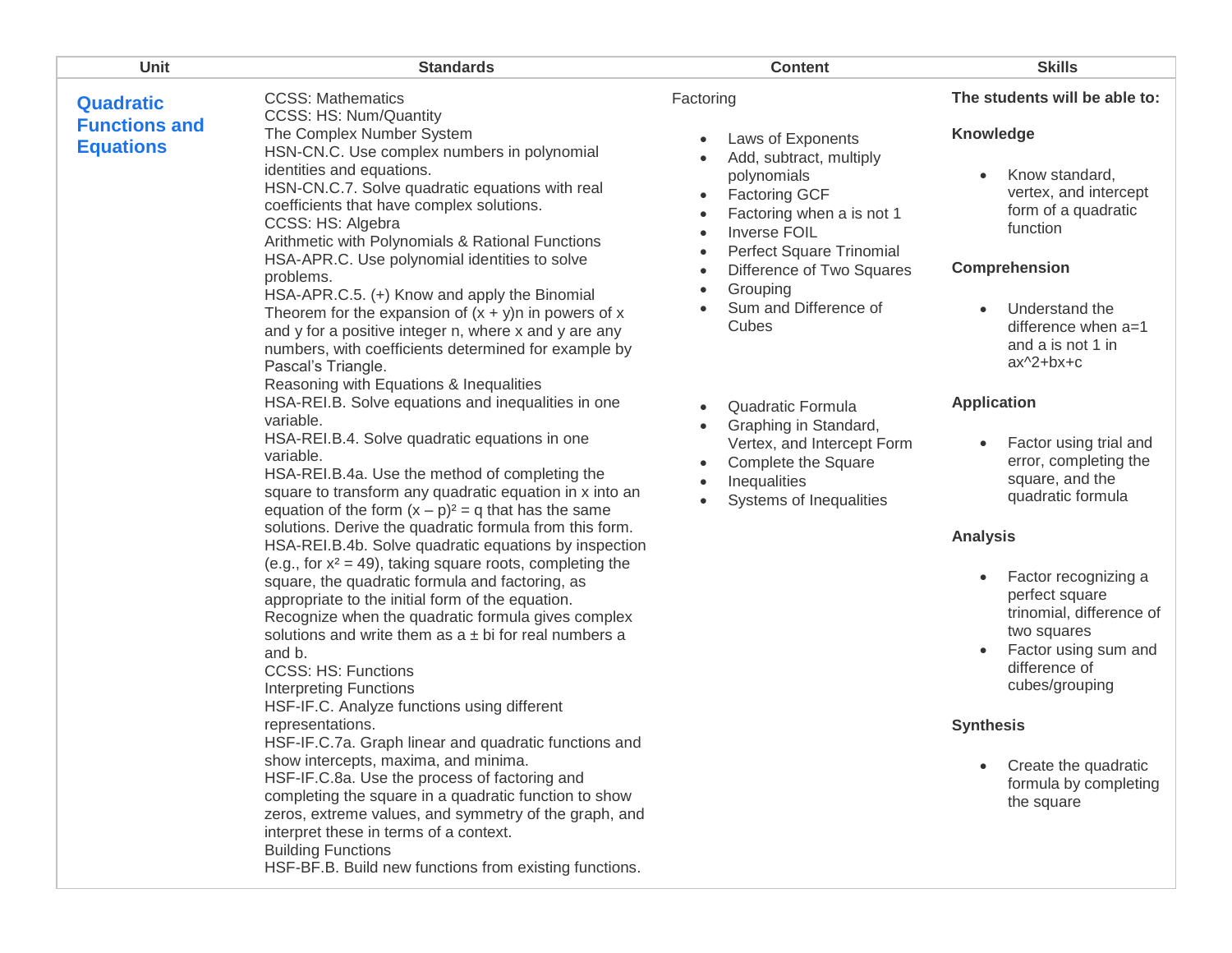| Unit                                                            | <b>Standards</b>                                                                                                                                                                                                                                                                                                                                                                                                                                                                                                                                                                                                                                                                                                                                                                                                                                                                                                                                                                                                                                                                                                                                                                                                                                                                                                                                                                                                                                                                                                                | <b>Content</b>                                                                                                                                         | <b>Skills</b>                                                                                                              |
|-----------------------------------------------------------------|---------------------------------------------------------------------------------------------------------------------------------------------------------------------------------------------------------------------------------------------------------------------------------------------------------------------------------------------------------------------------------------------------------------------------------------------------------------------------------------------------------------------------------------------------------------------------------------------------------------------------------------------------------------------------------------------------------------------------------------------------------------------------------------------------------------------------------------------------------------------------------------------------------------------------------------------------------------------------------------------------------------------------------------------------------------------------------------------------------------------------------------------------------------------------------------------------------------------------------------------------------------------------------------------------------------------------------------------------------------------------------------------------------------------------------------------------------------------------------------------------------------------------------|--------------------------------------------------------------------------------------------------------------------------------------------------------|----------------------------------------------------------------------------------------------------------------------------|
|                                                                 | HSF-BF.B.3. Identify the effect on the graph of<br>replacing $f(x)$ by $f(x) + k$ , k $f(x)$ , $f(kx)$ , and $f(x + k)$ for<br>specific values of k (both positive and negative); find<br>the value of k given the graphs. Experiment with cases<br>and illustrate an explanation of the effects on the graph<br>using technology. Include recognizing even and odd<br>functions from their graphs and algebraic expressions<br>for them.<br><b>NCTM: Mathematics</b><br>NCTM: Grades 9 - 12<br>Number & Operations<br>Understand numbers, ways of representing numbers,<br>relationships among numbers, and number systems<br>compare and contrast the properties of numbers and<br>number systems, including the rational and real<br>numbers, and understand complex numbers as<br>solutions to quadratic equations that do not have real<br>solutions;<br>Algebra<br>Understand patterns, relations, and functions<br>understand and perform transformations such as<br>arithmetically combining, composing, and inverting<br>commonly used functions, using technology to perform<br>such operations on more-complicated symbolic<br>expressions<br>understand and compare the properties of classes of<br>functions, including exponential, polynomial, rational,<br>logarithmic, and periodic functions;<br>interpret representations of functions of two variables<br>© Copyright 2010. National Governors Association<br>Center for Best Practices and Council of Chief State<br>School Officers. All rights reserved. |                                                                                                                                                        | Find patterns in the<br>$\bullet$<br>functions for<br>transformations                                                      |
| <b>Polynomials and</b><br><b>Polynomial</b><br><b>Functions</b> | <b>CCSS: Mathematics</b><br><b>CCSS: HS: Num/Quantity</b><br>The Complex Number System<br>HSN-CN.C. Use complex numbers in polynomial<br>identities and equations.<br>HSN-CN.C.8. (+) Extend polynomial identities to the<br>complex numbers. For example, rewrite $x^2 + 4$ as $(x +$<br>$2i(x - 2i)$ .                                                                                                                                                                                                                                                                                                                                                                                                                                                                                                                                                                                                                                                                                                                                                                                                                                                                                                                                                                                                                                                                                                                                                                                                                        | Polynomial Inequalities<br>Graphing<br><b>End Behavior</b><br>Maximum and Minimum<br>Points<br>Zeros<br>Fundamental Theorem of<br>$\bullet$<br>Algebra | The students will be able to:<br>Knowledge<br>State the<br>$\bullet$<br>Fundamental<br>Theorem of Algebra<br>Comprehension |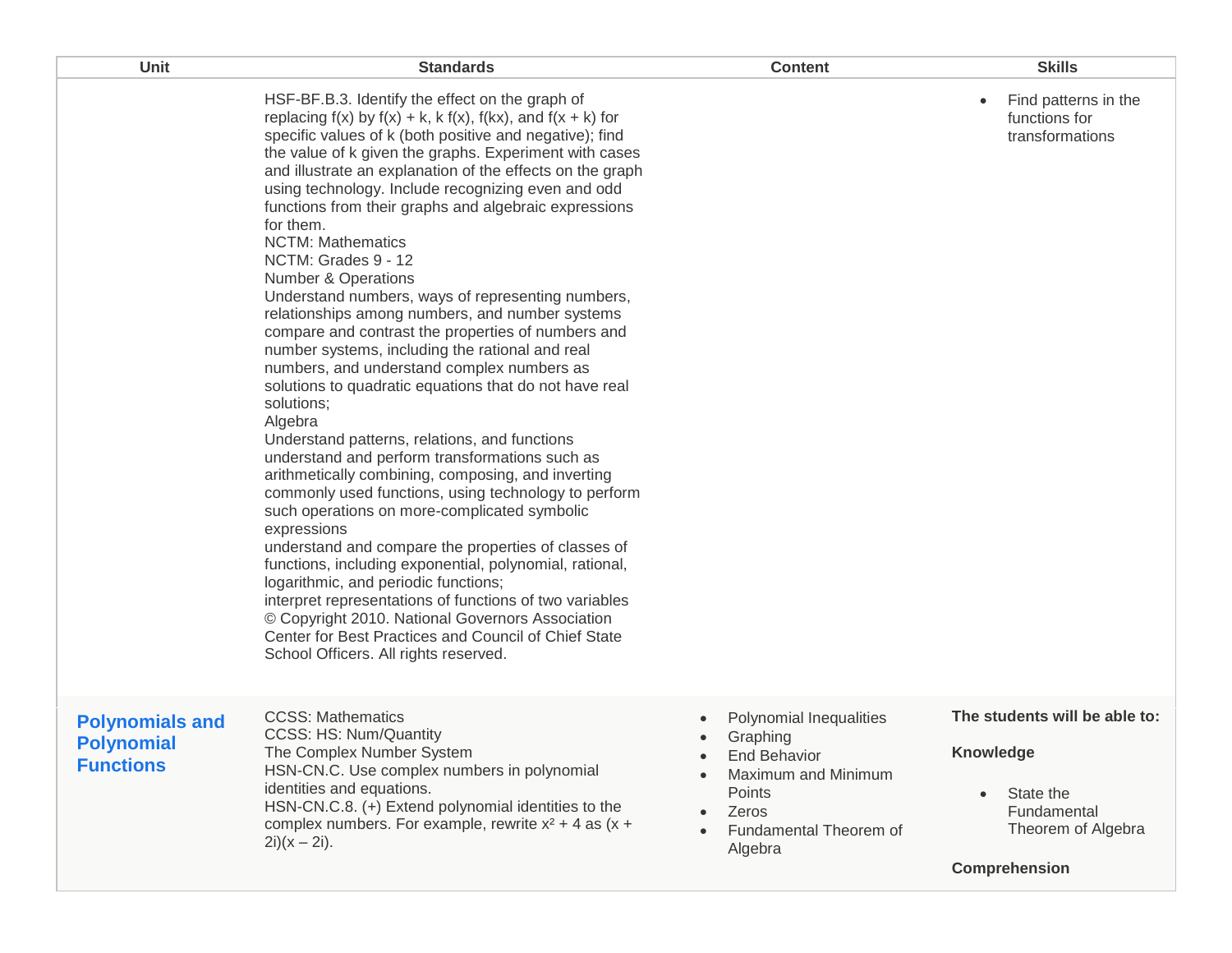| Unit | <b>Standards</b>                                                                                                                                                                                                                                                                                                                                                                                                                                                                                                                                                                                                                                                                                                                                                                                                                                                                                                                                                                                                                                                                                                                                                                                                                                                                                                                                                                                                                                                                                                                                                                                                                                                                                                                                                                                                                                                                                                                            | <b>Content</b> | <b>Skills</b>                                                                                                                                                                                                                                                                                                                                                                                                                                                                                                  |
|------|---------------------------------------------------------------------------------------------------------------------------------------------------------------------------------------------------------------------------------------------------------------------------------------------------------------------------------------------------------------------------------------------------------------------------------------------------------------------------------------------------------------------------------------------------------------------------------------------------------------------------------------------------------------------------------------------------------------------------------------------------------------------------------------------------------------------------------------------------------------------------------------------------------------------------------------------------------------------------------------------------------------------------------------------------------------------------------------------------------------------------------------------------------------------------------------------------------------------------------------------------------------------------------------------------------------------------------------------------------------------------------------------------------------------------------------------------------------------------------------------------------------------------------------------------------------------------------------------------------------------------------------------------------------------------------------------------------------------------------------------------------------------------------------------------------------------------------------------------------------------------------------------------------------------------------------------|----------------|----------------------------------------------------------------------------------------------------------------------------------------------------------------------------------------------------------------------------------------------------------------------------------------------------------------------------------------------------------------------------------------------------------------------------------------------------------------------------------------------------------------|
|      | HSN-CN.C.9. (+) Know the Fundamental Theorem of<br>Algebra; show that it is true for quadratic polynomials.<br>CCSS: HS: Algebra<br>Arithmetic with Polynomials & Rational Functions<br>HSA-APR.B. Understand the relationship between<br>zeros and factors of polynomials.<br>HSA-APR.B.2. Know and apply the Remainder<br>Theorem: For a polynomial $p(x)$ and a number a, the<br>remainder on division by $x - a$ is $p(a)$ , so $p(a) = 0$ if and<br>only if $(x - a)$ is a factor of $p(x)$ .<br>HSA-APR.B.3. Identify zeros of polynomials when<br>suitable factorizations are available, and use the zeros<br>to construct a rough graph of the function defined by<br>the polynomial.<br><b>CCSS: HS: Functions</b><br><b>Interpreting Functions</b><br>HSF-IF.C. Analyze functions using different<br>representations.<br>HSF-IF.C.7c. Graph polynomial functions, identifying<br>zeros when suitable factorizations are available, and<br>showing end behavior.<br><b>Building Functions</b><br>HSF-BF.B. Build new functions from existing functions.<br>HSF-BF.B.3. Identify the effect on the graph of<br>replacing $f(x)$ by $f(x) + k$ , k $f(x)$ , $f(kx)$ , and $f(x + k)$ for<br>specific values of k (both positive and negative); find<br>the value of k given the graphs. Experiment with cases<br>and illustrate an explanation of the effects on the graph<br>using technology. Include recognizing even and odd<br>functions from their graphs and algebraic expressions<br>for them.<br><b>NCTM: Mathematics</b><br>NCTM: Grades 9 - 12<br>Algebra<br>Understand patterns, relations, and functions<br>understand and compare the properties of classes of<br>functions, including exponential, polynomial, rational,<br>logarithmic, and periodic functions;<br>© Copyright 2010. National Governors Association<br>Center for Best Practices and Council of Chief State<br>School Officers. All rights reserved. |                | Calculate the Zeros of<br>a Polynomial.<br>Solve Polynomial<br>Inequalities<br><b>Application</b><br>Use The Fundamental<br>Theorem of Algebra to<br>determine the roots of<br>a polynomial.<br>• Sum and difference of<br>cubes, grouping<br><b>Analysis</b><br>Determine the end<br>$\bullet$<br>behavior of a<br>polynomial function<br>Determine the<br>$\bullet$<br>maximum and<br>minimum values of a<br>polynomial.<br>Graph polynomial<br>$\bullet$<br>functions.<br>Graph polynomial<br>inequalities. |
|      |                                                                                                                                                                                                                                                                                                                                                                                                                                                                                                                                                                                                                                                                                                                                                                                                                                                                                                                                                                                                                                                                                                                                                                                                                                                                                                                                                                                                                                                                                                                                                                                                                                                                                                                                                                                                                                                                                                                                             |                |                                                                                                                                                                                                                                                                                                                                                                                                                                                                                                                |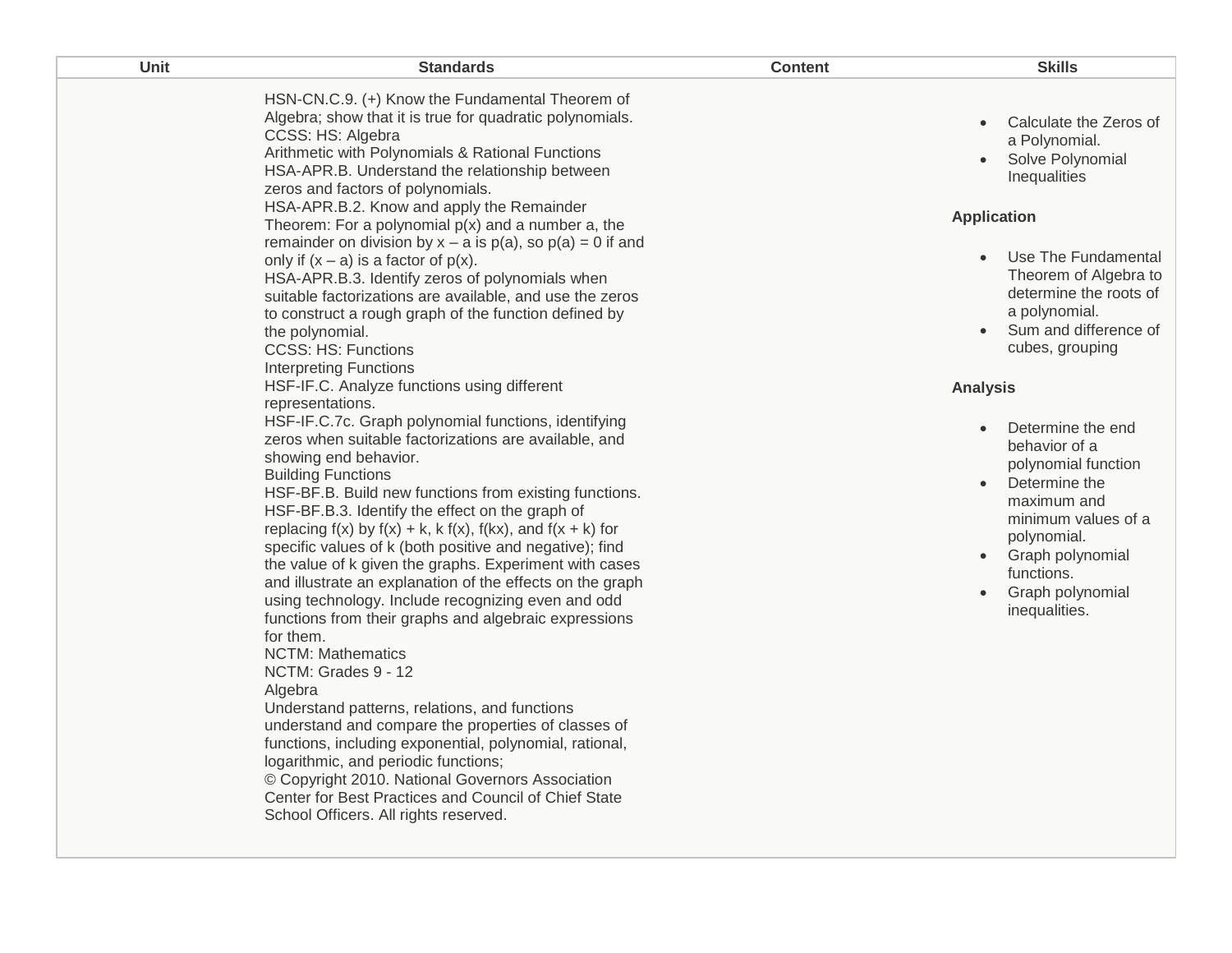| Unit                                                         | <b>Standards</b>                                                                                                                                                                                                                                                                                                                                                                                                                                                                                                                                                                                                                                                                                                                                                                                                                                                                                                                                                                                                                                                                                                                                                                                                                                                                                                                                                                                                                                                                                                                                                                                                                                      | <b>Content</b>                                                                                                                                                                                                                                                                                                     | <b>Skills</b>                                                                                                                                                                                                                                                                                                                                             |
|--------------------------------------------------------------|-------------------------------------------------------------------------------------------------------------------------------------------------------------------------------------------------------------------------------------------------------------------------------------------------------------------------------------------------------------------------------------------------------------------------------------------------------------------------------------------------------------------------------------------------------------------------------------------------------------------------------------------------------------------------------------------------------------------------------------------------------------------------------------------------------------------------------------------------------------------------------------------------------------------------------------------------------------------------------------------------------------------------------------------------------------------------------------------------------------------------------------------------------------------------------------------------------------------------------------------------------------------------------------------------------------------------------------------------------------------------------------------------------------------------------------------------------------------------------------------------------------------------------------------------------------------------------------------------------------------------------------------------------|--------------------------------------------------------------------------------------------------------------------------------------------------------------------------------------------------------------------------------------------------------------------------------------------------------------------|-----------------------------------------------------------------------------------------------------------------------------------------------------------------------------------------------------------------------------------------------------------------------------------------------------------------------------------------------------------|
| <b>Mid Term Exam</b>                                         |                                                                                                                                                                                                                                                                                                                                                                                                                                                                                                                                                                                                                                                                                                                                                                                                                                                                                                                                                                                                                                                                                                                                                                                                                                                                                                                                                                                                                                                                                                                                                                                                                                                       |                                                                                                                                                                                                                                                                                                                    |                                                                                                                                                                                                                                                                                                                                                           |
| <b>Radical Functions</b><br>and Rational<br><b>Exponents</b> | <b>CCSS: Mathematics</b><br>CCSS: HS: Num/Quantity<br>The Real Number System<br>HSN-RN.A. Extend the properties of exponents to<br>rational exponents.<br>HSN-RN.A.1. Explain how the definition of the meaning<br>of rational exponents follows from extending the<br>properties of integer exponents to those values,<br>allowing for a notation for radicals in terms of rational<br>exponents.<br>Show details<br>HSN-RN.A.2. Rewrite expressions involving radicals<br>and rational exponents using the properties of<br>exponents.<br>The Complex Number System<br>HSN-CN.A. Perform arithmetic operations with complex<br>numbers.<br>HSN-CN.A.1. Know there is a complex number i such<br>that $i^2 = -1$ , and every complex number has the form a<br>+ bi with a and b real.<br>HSN-CN.A.2. Use the relation $i^2 = -1$ and the<br>commutative, associative, and distributive properties to<br>add, subtract, and multiply complex numbers.<br>HSN-CN.A.3. (+) Find the conjugate of a complex<br>number; use conjugates to find moduli and quotients of<br>complex numbers.<br>HSN-CN.C. Use complex numbers in polynomial<br>identities and equations.<br>HSN-CN.C.7. Solve quadratic equations with real<br>coefficients that have complex solutions.<br>CCSS: HS: Algebra<br>Reasoning with Equations & Inequalities<br>HSA-REI.A. Understand solving equations as a process<br>of reasoning and explain the reasoning.<br>HSA-REI.A.2. Solve simple rational and radical<br>equations in one variable, and give examples showing<br>how extraneous solutions may arise.<br><b>CCSS: HS: Functions</b><br><b>Interpreting Functions</b> | nth Roots<br>$\bullet$<br>Properties of Exponents<br><b>Properties of Radicals</b><br><b>Simplify Radicals</b><br>$\bullet$<br>Graph Square and Cube<br>Roots<br><b>Rational Numbers</b><br>$\bullet$<br><b>Higher Order Radicals</b><br>Algebraic Equations with<br>Radicals<br>Complex Numbers and<br>Operations | The students will be able:<br><b>Knowledge</b><br>Know properties of<br>exponents and<br>radicals<br>Comprehension<br>Simplify radicals<br><b>Application</b><br>Simplify radical<br>expressions<br>Solve radical<br>equations<br>Simplify expressions<br>involving complex<br>numbers<br><b>Analysis</b><br>Transform graphs of<br>square and cube roots |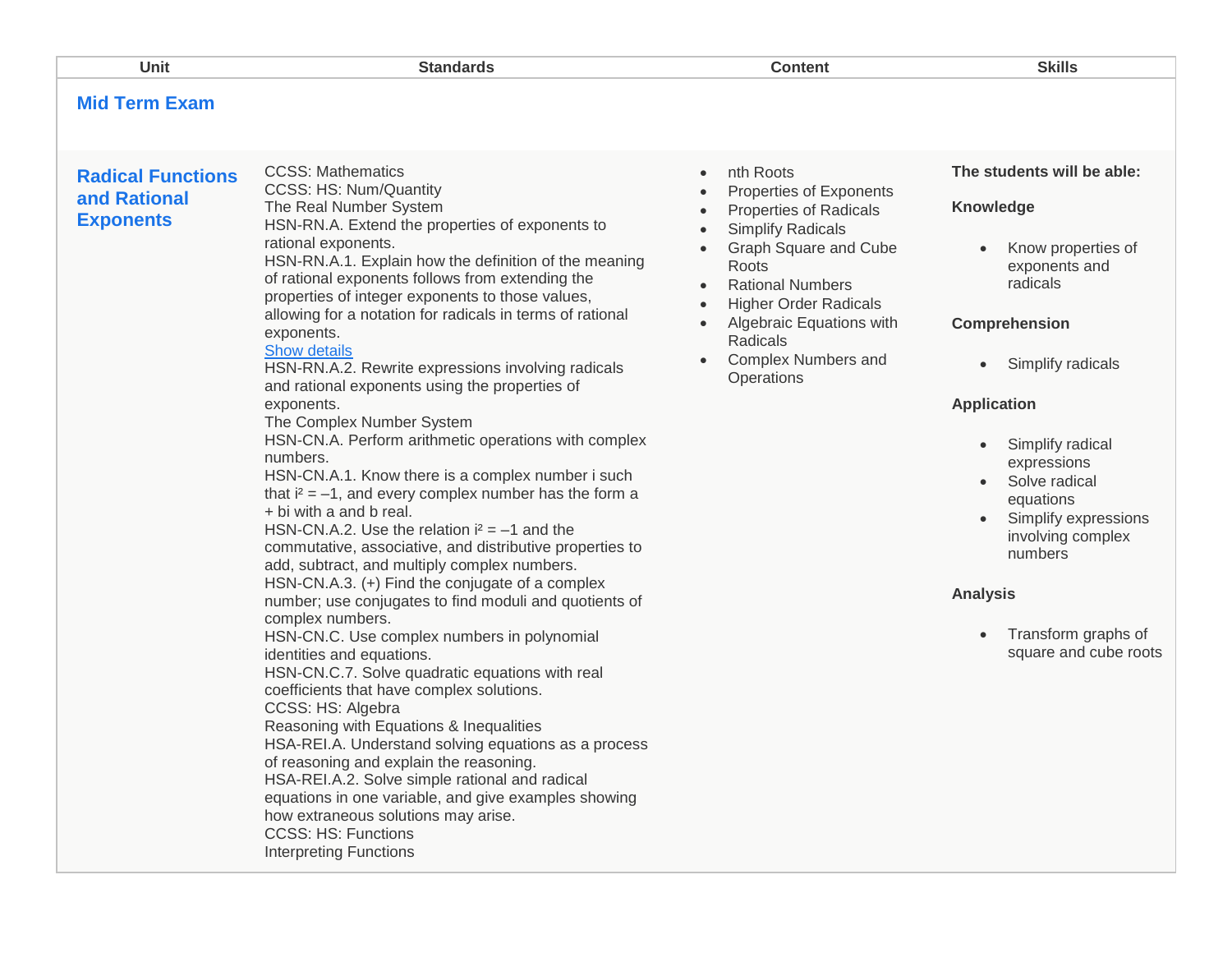| Unit                                                      | <b>Standards</b>                                                                                                                                                                                                                                                                                                                                                                                                                                                                                                                                                                                                                                                                                                                                                                                                                                                                                                                                                                                                                                                                                                                                                                                                                                                                                                                                                                                                                                                                                                                                                                                                                                                                                         | <b>Content</b>                                                                                        | <b>Skills</b>                           |
|-----------------------------------------------------------|----------------------------------------------------------------------------------------------------------------------------------------------------------------------------------------------------------------------------------------------------------------------------------------------------------------------------------------------------------------------------------------------------------------------------------------------------------------------------------------------------------------------------------------------------------------------------------------------------------------------------------------------------------------------------------------------------------------------------------------------------------------------------------------------------------------------------------------------------------------------------------------------------------------------------------------------------------------------------------------------------------------------------------------------------------------------------------------------------------------------------------------------------------------------------------------------------------------------------------------------------------------------------------------------------------------------------------------------------------------------------------------------------------------------------------------------------------------------------------------------------------------------------------------------------------------------------------------------------------------------------------------------------------------------------------------------------------|-------------------------------------------------------------------------------------------------------|-----------------------------------------|
|                                                           | HSF-IF.C. Analyze functions using different<br>representations.<br>HSF-IF.C.7b. Graph square root, cube root, and<br>piecewise-defined functions, including step functions<br>and absolute value functions.<br><b>Building Functions</b><br>HSF-BF.A. Build a function that models a relationship<br>between two quantities.<br>HSF-BF.A.1c. (+) Compose functions.<br><b>Show details</b><br>HSF-BF.B. Build new functions from existing functions.<br>HSF-BF.B.3. Identify the effect on the graph of<br>replacing $f(x)$ by $f(x) + k$ , k $f(x)$ , $f(kx)$ , and $f(x + k)$ for<br>specific values of k (both positive and negative); find<br>the value of k given the graphs. Experiment with cases<br>and illustrate an explanation of the effects on the graph<br>using technology. Include recognizing even and odd<br>functions from their graphs and algebraic expressions<br>for them.<br><b>NCTM: Mathematics</b><br>NCTM: Grades 9 - 12<br><b>Number &amp; Operations</b><br>Understand numbers, ways of representing numbers,<br>relationships among numbers, and number systems<br>compare and contrast the properties of numbers and<br>number systems, including the rational and real<br>numbers, and understand complex numbers as<br>solutions to quadratic equations that do not have real<br>solutions;<br>Algebra<br>Understand patterns, relations, and functions<br>understand and compare the properties of classes of<br>functions, including exponential, polynomial, rational,<br>logarithmic, and periodic functions;<br>© Copyright 2010. National Governors Association<br>Center for Best Practices and Council of Chief State<br>School Officers. All rights reserved. |                                                                                                       |                                         |
| <b>Exponential and</b><br>Logarithmic<br><b>Functions</b> | <b>CCSS: Mathematics</b><br>CCSS: HS: Algebra<br>Seeing Structure in Expressions                                                                                                                                                                                                                                                                                                                                                                                                                                                                                                                                                                                                                                                                                                                                                                                                                                                                                                                                                                                                                                                                                                                                                                                                                                                                                                                                                                                                                                                                                                                                                                                                                         | <b>Exponential Expressions</b><br>Logarithmic Expressions<br>Properties of Logarithmic<br>Expressions | The students will be able:<br>Knowledge |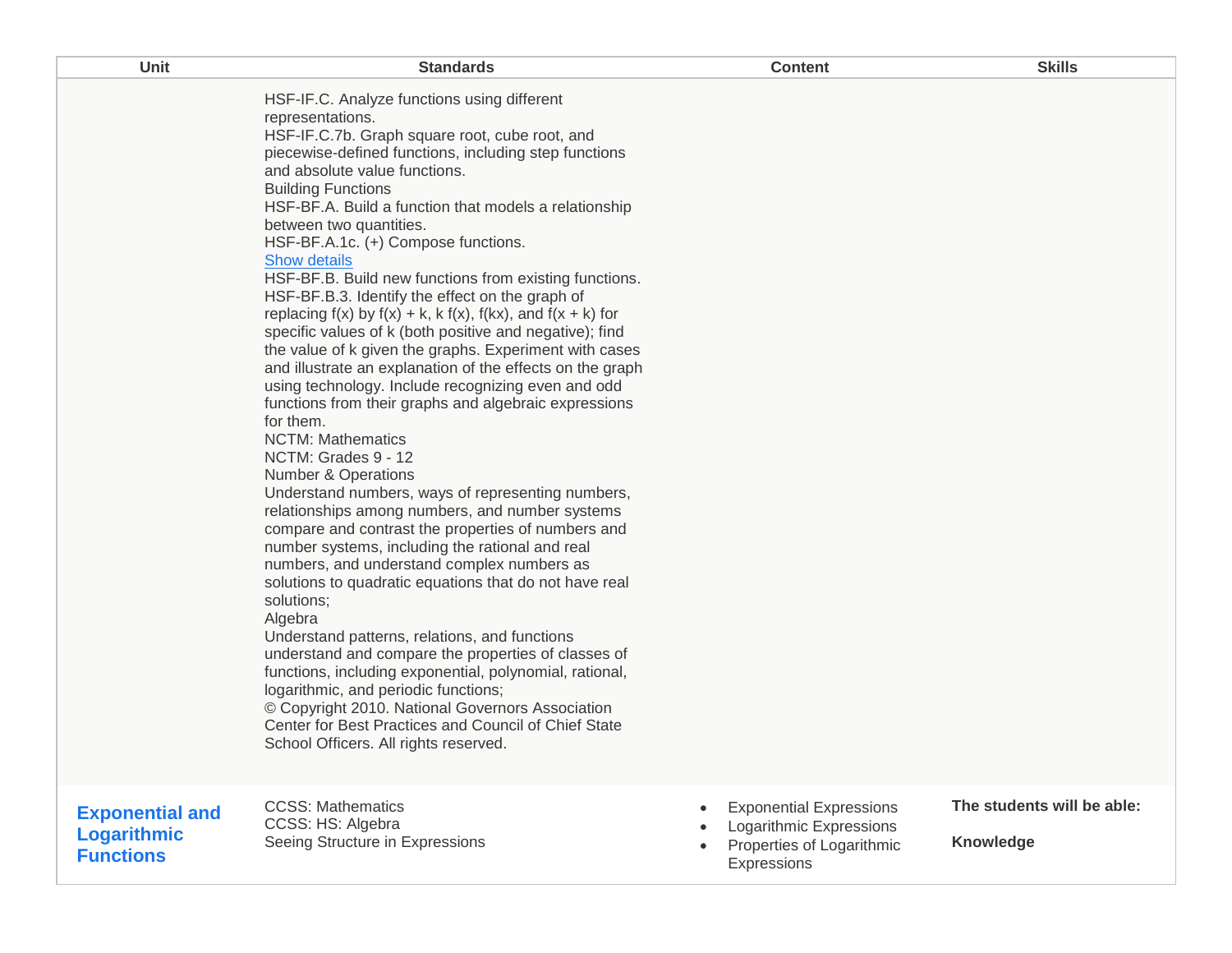| HSA-SSE.B. Write expressions in equivalent forms to<br>Solving Exponential and<br>$\bullet$<br>solve problems.<br>Logarithmic Equations<br>Know how logarithms<br>HSA-SSE.B.3c. Use the properties of exponents to<br>Graph Exponential and<br>and exponentials are<br>transform expressions for exponential functions.<br>Logarithmic Equations<br>related<br>Show details<br>Know properties of<br>Reasoning with Equations & Inequalities<br>logarithmic and<br>HSA-REI.D. Represent and solve equations and<br>exponential<br>inequalities graphically.<br>expressions<br>HSA-REI.D.11. Explain why the x-coordinates of the<br>points where the graphs of the equations $y = f(x)$ and y<br>Comprehension<br>$= g(x)$ intersect are the solutions of the equation $f(x) =$<br>$g(x)$ ; find the solutions approximately, e.g., using<br>Convert logarithmic<br>technology to graph the functions, make tables of<br>expressions to<br>values, or find successive approximations. Include<br>exponential<br>cases where $f(x)$ and/or $g(x)$ are linear, polynomial,<br>expressions and vice<br>rational, absolute value, exponential, and logarithmic<br>versa<br>functions.<br>Combine logarithms<br><b>CCSS: HS: Functions</b><br>$\bullet$<br>via the laws of<br><b>Interpreting Functions</b><br>logarithms<br>HSF-IF.C. Analyze functions using different<br>Graph exponential<br>representations.<br>HSF-IF.C.7e. Graph exponential and logarithmic<br>and logarithmic<br>equations<br>functions, showing intercepts and end behavior, and<br>trigonometric functions, showing period, midline, and<br>amplitude.<br><b>Application</b><br>Linear, Quadratic, and Exponential Models<br>HSF-LE.A. Construct and compare linear and<br>Solve exponential and<br>exponential models and solve problems.<br>logarithmic<br>HSF-LE.A.1a. Prove that linear functions grow by equal<br>expressions<br>differences over equal intervals, and that exponential<br>functions grow by equal factors over equal intervals.<br>HSF-LE.A.3. Observe using graphs and tables that a<br>quantity increasing exponentially eventually exceeds a<br>quantity increasing linearly, quadratically, or (more<br>generally) as a polynomial function.<br><b>NCTM: Mathematics</b><br>NCTM: Grades 9 - 12<br>Algebra | Unit | <b>Standards</b>                              | <b>Content</b> | <b>Skills</b> |
|------------------------------------------------------------------------------------------------------------------------------------------------------------------------------------------------------------------------------------------------------------------------------------------------------------------------------------------------------------------------------------------------------------------------------------------------------------------------------------------------------------------------------------------------------------------------------------------------------------------------------------------------------------------------------------------------------------------------------------------------------------------------------------------------------------------------------------------------------------------------------------------------------------------------------------------------------------------------------------------------------------------------------------------------------------------------------------------------------------------------------------------------------------------------------------------------------------------------------------------------------------------------------------------------------------------------------------------------------------------------------------------------------------------------------------------------------------------------------------------------------------------------------------------------------------------------------------------------------------------------------------------------------------------------------------------------------------------------------------------------------------------------------------------------------------------------------------------------------------------------------------------------------------------------------------------------------------------------------------------------------------------------------------------------------------------------------------------------------------------------------------------------------------------------------------------------------------------------------------------------------------------------------------------------------------|------|-----------------------------------------------|----------------|---------------|
| understand and compare the properties of classes of<br>functions, including exponential, polynomial, rational,<br>logarithmic, and periodic functions;                                                                                                                                                                                                                                                                                                                                                                                                                                                                                                                                                                                                                                                                                                                                                                                                                                                                                                                                                                                                                                                                                                                                                                                                                                                                                                                                                                                                                                                                                                                                                                                                                                                                                                                                                                                                                                                                                                                                                                                                                                                                                                                                                     |      | Understand patterns, relations, and functions |                |               |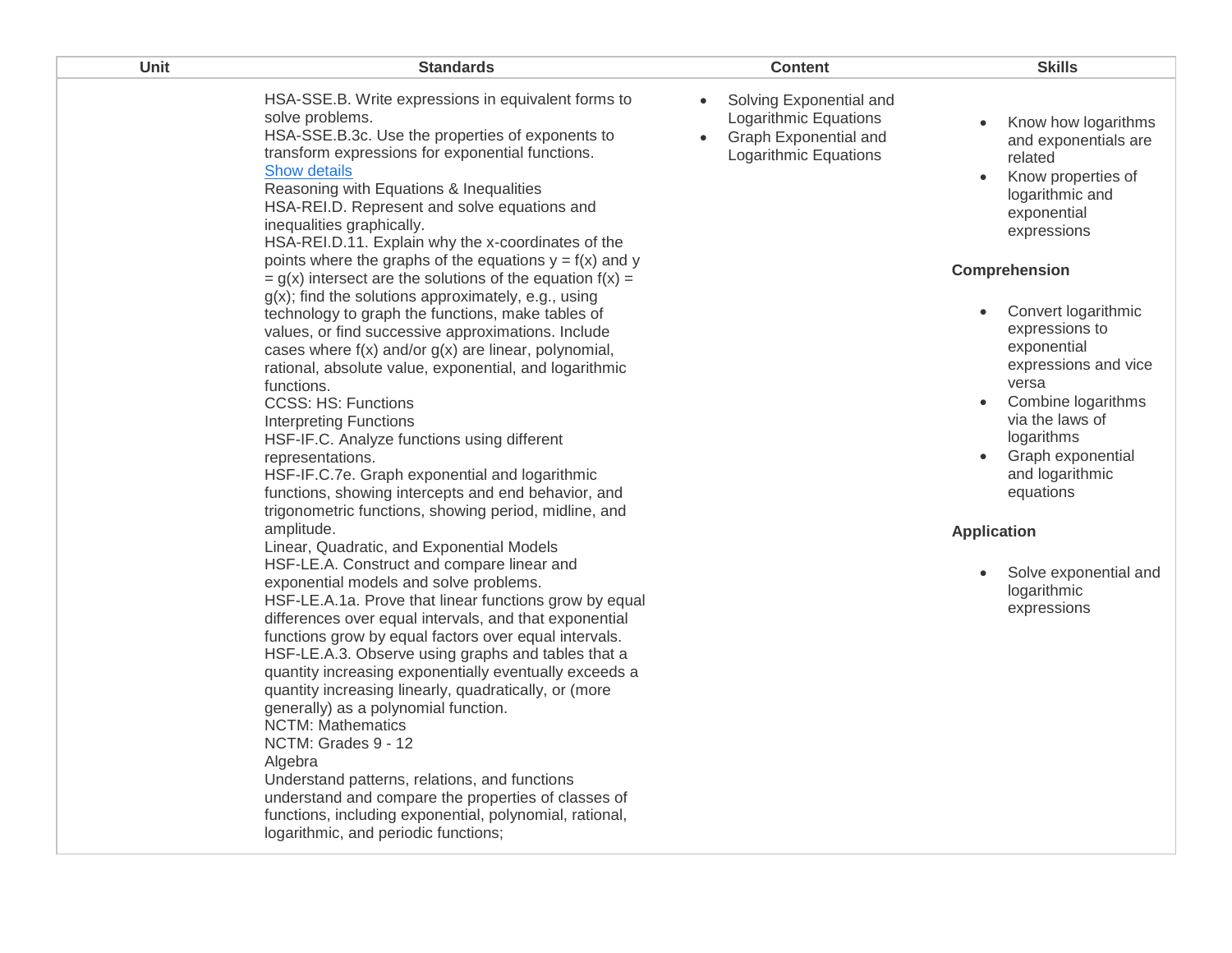| Unit                                        | <b>Standards</b>                                                                                                                                                                                                                                                                                                                                                                                                                                                                                                                                                                                                                                                                                                                                                                                                                                                                                                                                                                                                                                                                                                                                                                                                                                                                                                                                                                                                                                                                                                                    | <b>Content</b>                                                                                                                                                                                                                                                                                                                                                                                                                                                                                                                                                                             | <b>Skills</b>                                                                                                                                                                                                                                                                                                                                                                                                                                                                                                                                                                                                                                                                             |
|---------------------------------------------|-------------------------------------------------------------------------------------------------------------------------------------------------------------------------------------------------------------------------------------------------------------------------------------------------------------------------------------------------------------------------------------------------------------------------------------------------------------------------------------------------------------------------------------------------------------------------------------------------------------------------------------------------------------------------------------------------------------------------------------------------------------------------------------------------------------------------------------------------------------------------------------------------------------------------------------------------------------------------------------------------------------------------------------------------------------------------------------------------------------------------------------------------------------------------------------------------------------------------------------------------------------------------------------------------------------------------------------------------------------------------------------------------------------------------------------------------------------------------------------------------------------------------------------|--------------------------------------------------------------------------------------------------------------------------------------------------------------------------------------------------------------------------------------------------------------------------------------------------------------------------------------------------------------------------------------------------------------------------------------------------------------------------------------------------------------------------------------------------------------------------------------------|-------------------------------------------------------------------------------------------------------------------------------------------------------------------------------------------------------------------------------------------------------------------------------------------------------------------------------------------------------------------------------------------------------------------------------------------------------------------------------------------------------------------------------------------------------------------------------------------------------------------------------------------------------------------------------------------|
|                                             | © Copyright 2010. National Governors Association<br>Center for Best Practices and Council of Chief State<br>School Officers. All rights reserved.                                                                                                                                                                                                                                                                                                                                                                                                                                                                                                                                                                                                                                                                                                                                                                                                                                                                                                                                                                                                                                                                                                                                                                                                                                                                                                                                                                                   |                                                                                                                                                                                                                                                                                                                                                                                                                                                                                                                                                                                            |                                                                                                                                                                                                                                                                                                                                                                                                                                                                                                                                                                                                                                                                                           |
| <b>Probability and</b><br><b>Statistics</b> | <b>CCSS: Mathematics</b><br>CCSS: HS: Stats/Prob<br>Making Inferences & Justifying Conclusions<br>HSS-IC.B. Make inferences and justify conclusions<br>from sample surveys, experiments and observational<br>studies<br>HSS-IC.B.3. Recognize the purposes of and<br>differences among sample surveys, experiments and<br>observational studies; explain how randomization<br>relates to each.<br>Conditional Probability & the Rules of Probability<br>HSS-CP.B. Use the rules of probability to compute<br>probabilities of compound events in a uniform<br>probability model<br>HSS-CP.B.9. (+) Use permutations and combinations<br>to compute probabilities of compound events and solve<br>problems.<br><b>NCTM: Mathematics</b><br>NCTM: Grades 9 - 12<br><b>Number &amp; Operations</b><br>Understand meanings of operations and how they<br>relate to one another<br>develop an understanding of permutations and<br>combinations as counting techniques.<br>Data Analysis & Probability<br>Formulate questions that can be addressed with data<br>and collect, organize, and display relevant data to<br>answer them<br>compute basic statistics and understand the distinction<br>between a statistic and a parameter.<br>Select and use appropriate statistical methods to<br>analyze data<br>for univariate measurement data, be able to display the<br>distribution, describe its shape, and select and<br>calculate summary statistics;<br>Develop and evaluate inferences and predictions that<br>are based on data | <b>Fundamental counting</b><br>$\bullet$<br>principle<br>Permutations<br>Combinations<br>$\bullet$<br><b>Experimental probability</b><br>$\bullet$<br>Theoretical probability<br>$\bullet$<br>Independent/dependent<br>$\bullet$<br>events<br>Probability of multiple events<br>$\bullet$<br>Frequency table<br>$\bullet$<br>Conditional probability<br>$\bullet$<br>Analyzing data<br>$\bullet$<br>Measures of central<br>$\bullet$<br>tendencies<br>Standard deviation<br>$\bullet$<br>Variance<br>$\bullet$<br><b>Binomial distribution</b><br>$\bullet$<br><b>Normal Distributions</b> | The students will be able:<br><b>Knowledge</b><br>Explain the<br>$\bullet$<br>differences between<br>permutations and<br>combinations.<br>Know the<br>$\bullet$<br>Fundamental counting<br>principle.<br>Know the difference<br>$\bullet$<br>between experimental<br>and theoretical<br>probability,<br><b>Comprehension</b><br>List data in charts or<br>graphs<br>Construct a frequency<br>$\bullet$<br>table.<br>Calculate the<br>$\bullet$<br>measures of central<br>tendency<br>Calculate the standard<br>$\bullet$<br>deviation<br><b>Application</b><br>Calculate the<br>$\bullet$<br>Probability of events<br>occurring.<br>Determine the<br>binomial and normal<br>distributions |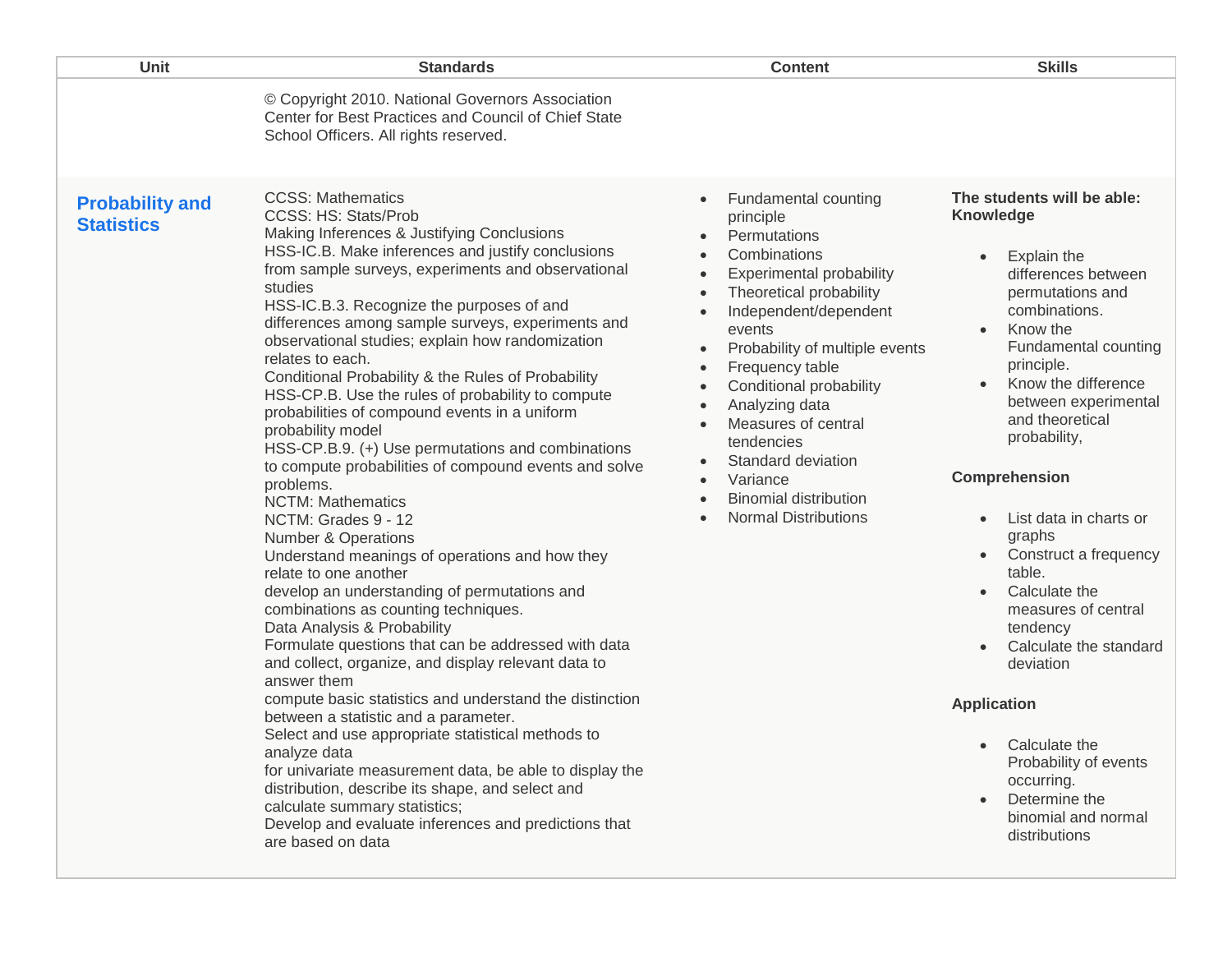| Unit                                | <b>Standards</b>                                                                                                                                                                                                                                                                                                                                                                                                                                                                                                                                                                                                                                                                                                                                      | <b>Content</b>                                                                                                                                                                                                                                                | <b>Skills</b>                                                                                                                                                                                                                                                                                                                            |
|-------------------------------------|-------------------------------------------------------------------------------------------------------------------------------------------------------------------------------------------------------------------------------------------------------------------------------------------------------------------------------------------------------------------------------------------------------------------------------------------------------------------------------------------------------------------------------------------------------------------------------------------------------------------------------------------------------------------------------------------------------------------------------------------------------|---------------------------------------------------------------------------------------------------------------------------------------------------------------------------------------------------------------------------------------------------------------|------------------------------------------------------------------------------------------------------------------------------------------------------------------------------------------------------------------------------------------------------------------------------------------------------------------------------------------|
|                                     | use simulations to explore the variability of sample<br>statistics from a known population and to construct<br>sampling distributions;<br>understand how sample statistics reflect the values of<br>population parameters and use sampling distributions<br>as the basis for informal inference;<br>© Copyright 2010. National Governors Association<br>Center for Best Practices and Council of Chief State<br>School Officers. All rights reserved.                                                                                                                                                                                                                                                                                                 |                                                                                                                                                                                                                                                               | <b>Analysis</b><br>Design charts to show<br>the probability of<br>events.<br>Analyze the meaning<br>of the standard<br>deviation and the<br>variance.<br>Look at charts,<br>$\bullet$<br>graphs, and lists of<br>data and make<br>inferences on what<br>will happen.<br><b>Synthesis</b><br>Construct experiments<br>to find probability |
| <b>Rational</b><br><b>Functions</b> | <b>CCSS: Mathematics</b><br><b>CCSS: HS: Algebra</b><br><b>Arithmetic with Polynomials &amp; Rational Functions</b><br>HSA-APR.A. Perform arithmetic operations on<br>polynomials.<br>HSA-APR.A.1. Understand that polynomials form a<br>system analogous to the integers, namely, they are<br>closed under the operations of addition, subtraction,<br>and multiplication; add, subtract, and multiply<br>polynomials.<br>HSA-APR.B. Understand the relationship<br>between zeros and factors of polynomials.<br>HSA-APR.B.3. Identify zeros of polynomials when<br>suitable factorizations are available, and use the<br>zeros to construct a rough graph of the function<br>defined by the polynomial.<br>HSA-APR.D. Rewrite rational expressions. | Rational Algebraic<br>$\bullet$<br>Expressions<br>Sums and Differences of<br><b>Rational Functions</b><br><b>Products and Quotients of</b><br>$\bullet$<br><b>Rational Functions</b><br><b>Graphing Rational Functions</b><br><b>Solve Rational Equations</b> | The students will be able:<br><b>Knowledge</b><br>Simplify rational<br>expressions.<br>Comprehension<br><b>Add and Subtract</b><br>$\bullet$<br><b>Rational Functions</b><br>Multiply and Divide<br><b>Rational Functions</b><br><b>Application</b><br>Solve Rational<br>Equations.                                                      |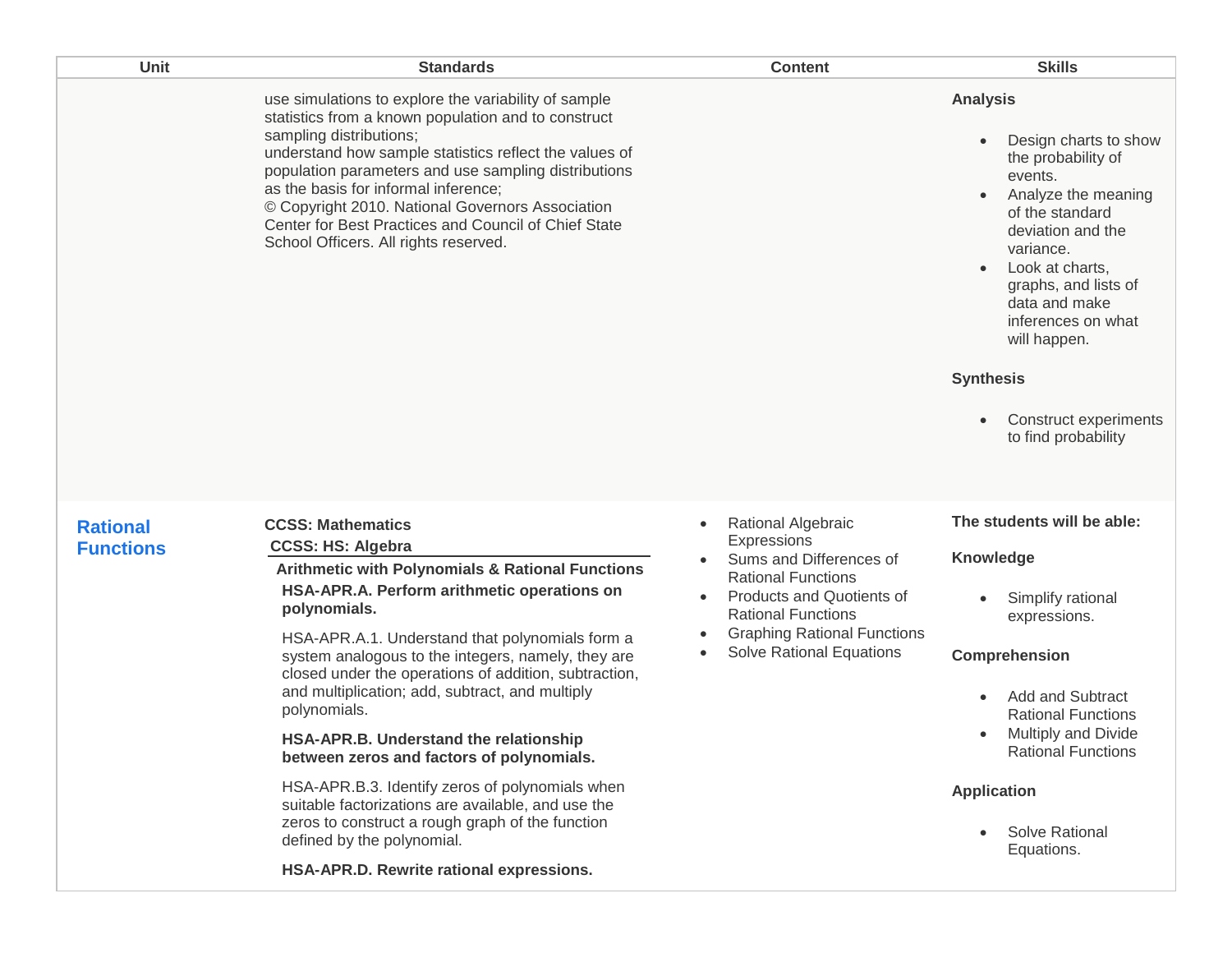| Unit | <b>Standards</b>                                                                                                                                                                                                                                                                                                                                                                                                                          | <b>Content</b> | <b>Skills</b>                                                                                                                   |
|------|-------------------------------------------------------------------------------------------------------------------------------------------------------------------------------------------------------------------------------------------------------------------------------------------------------------------------------------------------------------------------------------------------------------------------------------------|----------------|---------------------------------------------------------------------------------------------------------------------------------|
|      | HSA-APR.D.6. Rewrite simple rational expressions<br>in different forms; write $a(x)/b(x)$ in the form $q(x) +$<br>$r(x)/b(x)$ , where $a(x)$ , $b(x)$ , $q(x)$ , and $r(x)$ are<br>polynomials with the degree of $r(x)$ less than the<br>degree of b(x), using inspection, long division, or, for<br>the more complicated examples, a computer algebra<br>system.                                                                        |                | Find the Asymptotes<br>$\bullet$<br>of rational functions<br><b>Analysis</b><br><b>Graph Rational</b><br>$\bullet$<br>Equations |
|      | <b>Creating Equations</b><br>HSA-CED.A. Create equations that describe<br>numbers or relationships.                                                                                                                                                                                                                                                                                                                                       |                |                                                                                                                                 |
|      | HSA-CED.A.1. Create equations and inequalities in<br>one variable and use them to solve problems.<br>Include equations arising from linear and quadratic<br>functions, and simple rational and exponential<br>functions.                                                                                                                                                                                                                  |                |                                                                                                                                 |
|      | <b>CCSS: HS: Functions</b>                                                                                                                                                                                                                                                                                                                                                                                                                |                |                                                                                                                                 |
|      | <b>Interpreting Functions</b><br>HSF-IF.C. Analyze functions using different<br>representations.                                                                                                                                                                                                                                                                                                                                          |                |                                                                                                                                 |
|      | HSF-IF.C.7d. (+) Graph rational functions, identifying<br>zeros and asymptotes when suitable factorizations<br>are available, and showing end behavior.                                                                                                                                                                                                                                                                                   |                |                                                                                                                                 |
|      | <b>Building Functions</b><br>HSF-BF.B. Build new functions from existing<br>functions.                                                                                                                                                                                                                                                                                                                                                    |                |                                                                                                                                 |
|      | HSF-BF.B.3. Identify the effect on the graph of<br>replacing $f(x)$ by $f(x) + k$ , k $f(x)$ , $f(kx)$ , and $f(x + k)$ for<br>specific values of k (both positive and negative); find<br>the value of k given the graphs. Experiment with<br>cases and illustrate an explanation of the effects on<br>the graph using technology. Include recognizing<br>even and odd functions from their graphs and<br>algebraic expressions for them. |                |                                                                                                                                 |
|      | <b>NCTM: Mathematics</b>                                                                                                                                                                                                                                                                                                                                                                                                                  |                |                                                                                                                                 |
|      | NCTM: Grades 9 - 12                                                                                                                                                                                                                                                                                                                                                                                                                       |                |                                                                                                                                 |
|      | Algebra<br>Understand patterns, relations, and functions                                                                                                                                                                                                                                                                                                                                                                                  |                |                                                                                                                                 |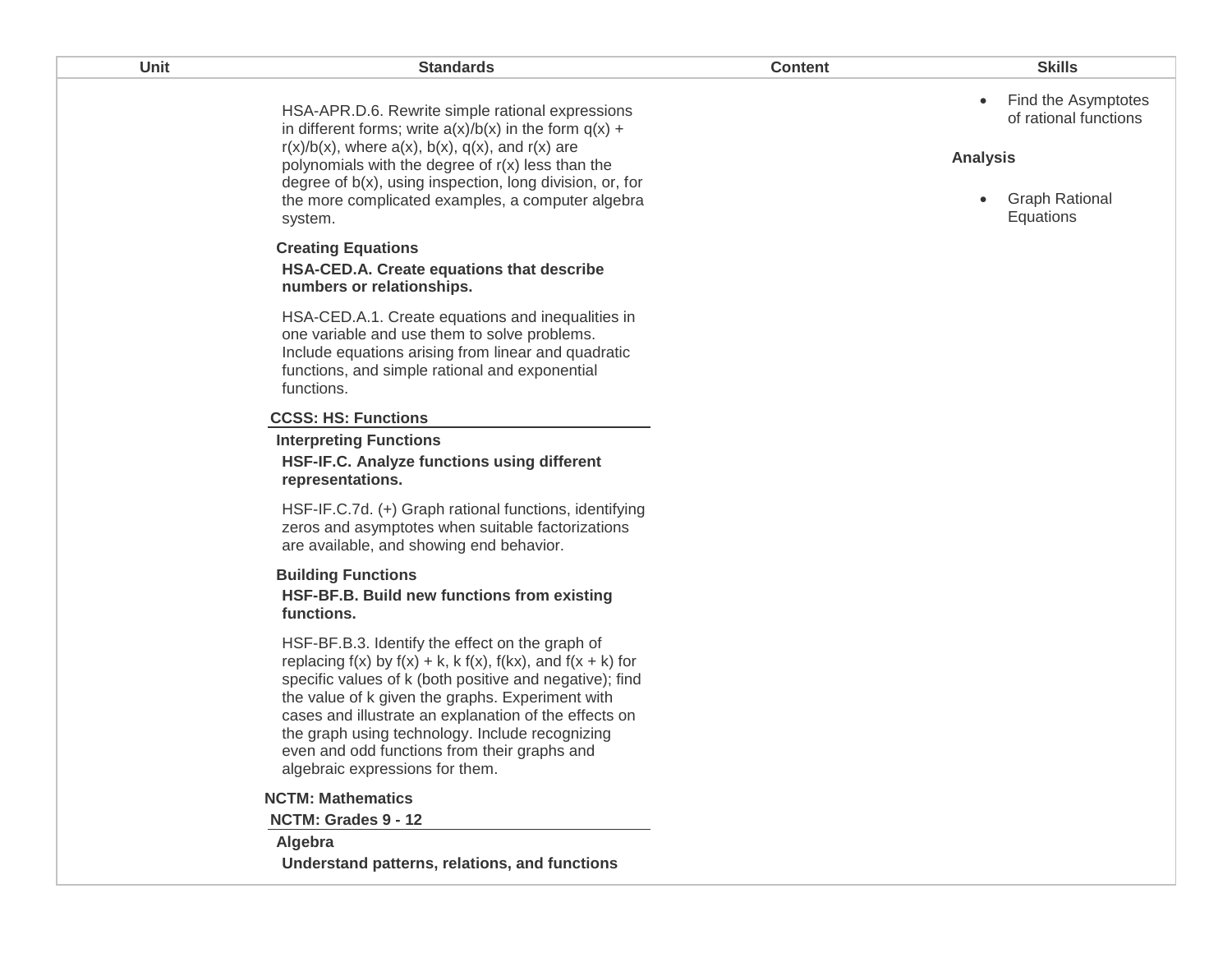| <b>Unit</b>                                                       | <b>Standards</b>                                                                                                                                                                                                                                                                                                                                                                                                   | <b>Content</b>                                                                                                                                                                                                          | <b>Skills</b>                                                                                                                                                                                                                                                                                                                                                                               |
|-------------------------------------------------------------------|--------------------------------------------------------------------------------------------------------------------------------------------------------------------------------------------------------------------------------------------------------------------------------------------------------------------------------------------------------------------------------------------------------------------|-------------------------------------------------------------------------------------------------------------------------------------------------------------------------------------------------------------------------|---------------------------------------------------------------------------------------------------------------------------------------------------------------------------------------------------------------------------------------------------------------------------------------------------------------------------------------------------------------------------------------------|
|                                                                   | understand and compare the properties of classes of<br>functions, including exponential, polynomial, rational,<br>logarithmic, and periodic functions;<br>© Copyright 2010. National Governors Association<br>Center for Best Practices and Council of Chief State<br>School Officers. All rights reserved.                                                                                                        |                                                                                                                                                                                                                         |                                                                                                                                                                                                                                                                                                                                                                                             |
| <b>Quadratic</b><br><b>Relations and</b><br><b>Conic Sections</b> | <b>CCSS: Mathematics</b><br><b>CCSS: HS: Algebra</b><br><b>Seeing Structure in Expressions</b><br>HSA-SSE.B. Write expressions in equivalent<br>forms to solve problems.<br>HSA-SSE.B.3a. Factor a quadratic expression to<br>reveal the zeros of the function it defines.<br>HSA-SSE.B.3b. Complete the square in a quadratic<br>expression to reveal the maximum or minimum value<br>of the function it defines. | Circles with Center and<br>$\bullet$<br>Radius<br>Parabolas with Directrix and<br>Focus<br>Ellipses with Foci, Major and<br>Minor Axes, and<br>Translations<br>Hyperbolas with Foci,<br>Graphing Box, and<br>Asymptotes | The students will be able:<br>Knowledge<br>Identify a parabola,<br>circle, ellipse and<br>hyperbola<br><b>Comprehension</b><br>Find the directrix and<br>focus of a Parabola.<br>Find the center and<br>radius of a Circle.<br>Find the foci,<br>$\bullet$<br>translation, major axis<br>and minor axis of an<br>Ellipse<br>Find the foci, graphing<br>box and asymptotes<br>of a Hyperbola |
|                                                                   | <b>Reasoning with Equations &amp; Inequalities</b><br>HSA-REI.C. Solve systems of equations.<br>HSA-REI.C.7. Solve a simple system consisting of a<br>linear equation and a quadratic equation in two<br>variables algebraically and graphically. For example,<br>find the points of intersection between the line $y = -$<br>3x and the circle $x^2 + y^2 = 3$ .                                                  |                                                                                                                                                                                                                         |                                                                                                                                                                                                                                                                                                                                                                                             |
|                                                                   | <b>CCSS: HS: Geometry</b>                                                                                                                                                                                                                                                                                                                                                                                          |                                                                                                                                                                                                                         |                                                                                                                                                                                                                                                                                                                                                                                             |
|                                                                   | <b>Expressing Geometric Properties with Equations</b><br>HSG-GPE.A. Translate between the geometric<br>description and the equation for a conic section                                                                                                                                                                                                                                                            |                                                                                                                                                                                                                         |                                                                                                                                                                                                                                                                                                                                                                                             |
|                                                                   | HSG-GPE.A.1. Derive the equation of a circle of<br>given center and radius using the Pythagorean<br>Theorem; complete the square to find the center and<br>radius of a circle given by an equation.                                                                                                                                                                                                                |                                                                                                                                                                                                                         |                                                                                                                                                                                                                                                                                                                                                                                             |
|                                                                   | HSG-GPE.A.2. Derive the equation of a parabola<br>given a focus and directrix.                                                                                                                                                                                                                                                                                                                                     |                                                                                                                                                                                                                         |                                                                                                                                                                                                                                                                                                                                                                                             |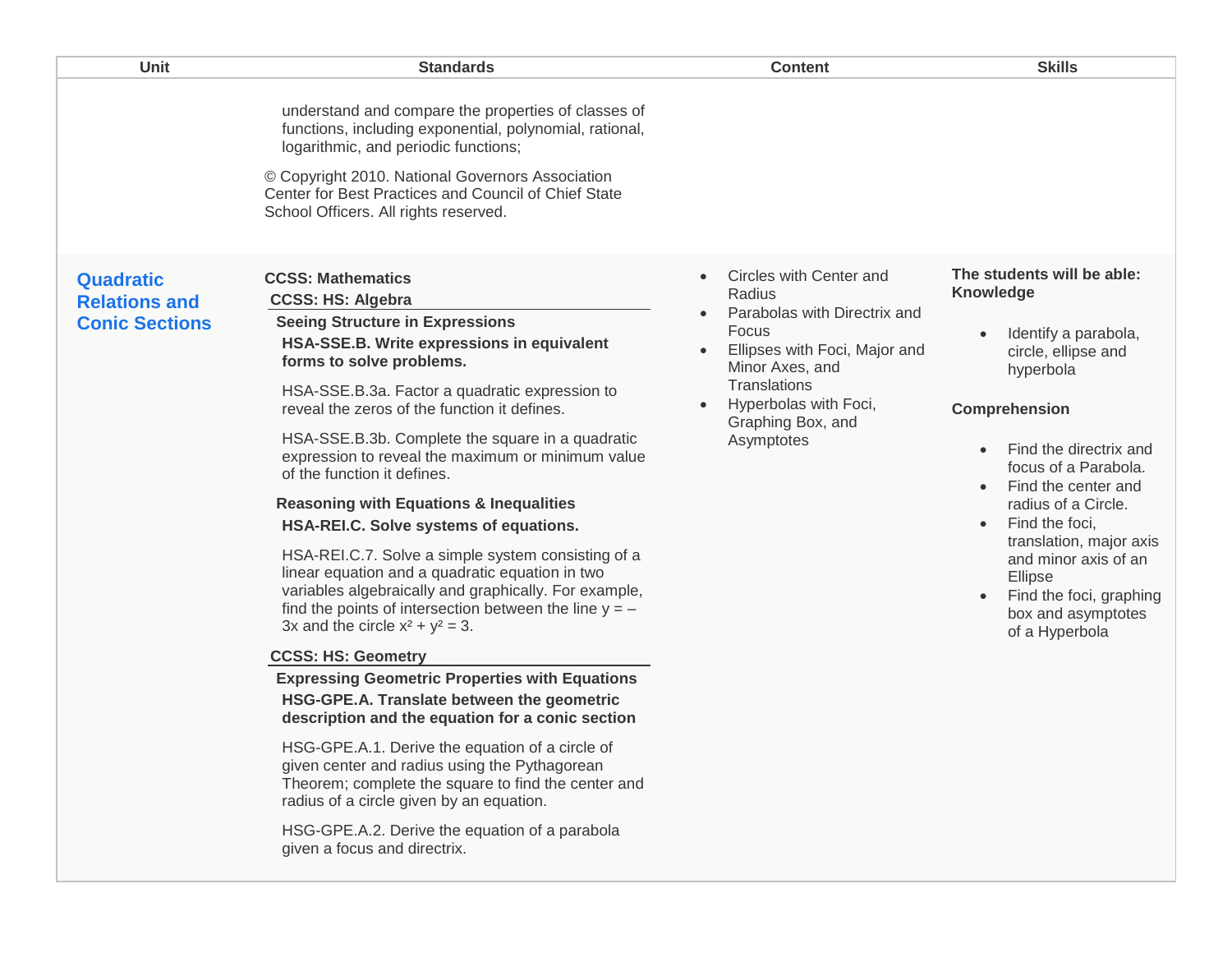| Unit                                    | <b>Standards</b>                                                                                                                                                                                                                                                                                                                                                                                                                                                                                                                                                                                                                                                                                                                                                                                                                                                                                                                                                                                                                                                                                                           | <b>Content</b>                                                                                                                                            | <b>Skills</b>                                                                                                                                                                                                                                                               |
|-----------------------------------------|----------------------------------------------------------------------------------------------------------------------------------------------------------------------------------------------------------------------------------------------------------------------------------------------------------------------------------------------------------------------------------------------------------------------------------------------------------------------------------------------------------------------------------------------------------------------------------------------------------------------------------------------------------------------------------------------------------------------------------------------------------------------------------------------------------------------------------------------------------------------------------------------------------------------------------------------------------------------------------------------------------------------------------------------------------------------------------------------------------------------------|-----------------------------------------------------------------------------------------------------------------------------------------------------------|-----------------------------------------------------------------------------------------------------------------------------------------------------------------------------------------------------------------------------------------------------------------------------|
|                                         | HSG-GPE.A.3. (+) Derive the equations of ellipses<br>and hyperbolas given two foci for the ellipse, and two<br>directrices of a hyperbola.<br>© Copyright 2010. National Governors Association<br>Center for Best Practices and Council of Chief State<br>School Officers. All rights reserved.                                                                                                                                                                                                                                                                                                                                                                                                                                                                                                                                                                                                                                                                                                                                                                                                                            |                                                                                                                                                           |                                                                                                                                                                                                                                                                             |
| <b>Introduction to</b><br>Trigonometry* | <b>CCSS: Mathematics</b><br><b>CCSS: HS: Geometry</b><br><b>Similarity, Right Triangles, &amp; Trigonometry</b><br>HSG-SRT.C. Define trigonometric ratios and<br>solve problems involving right triangles<br>HSG-SRT.C.6. Understand that by similarity, side<br>ratios in right triangles are properties of the angles in<br>the triangle, leading to definitions of trigonometric<br>ratios for acute angles.<br>HSG-SRT.C.7. Explain and use the relationship<br>between the sine and cosine of complementary<br>angles.<br>HSG-SRT.C.8. Use trigonometric ratios and the<br>Pythagorean Theorem to solve right triangles in<br>applied problems.<br><b>NCTM: Mathematics</b><br>NCTM: Grades 9 - 12<br>Geometry<br>Analyze characteristics and properties of two-<br>and three-dimensional geometric shapes and<br>develop mathematical arguments about<br>geometric relationships<br>use trigonometric relationships to determine lengths<br>and angle measures.<br>© Copyright 2010. National Governors Association<br>Center for Best Practices and Council of Chief State<br>School Officers. All rights reserved. | Ratios of Trig Functions<br>$\bullet$<br><b>Right Triangle Problems</b><br>$\bullet$<br>Properties of Special Right<br><b>Triangles</b><br>Radian Measure | The students will be able:<br>Comprehension<br>Understand the<br>relation between<br>degrees and radians<br><b>Application</b><br>Apply ratio of trig<br>functions to discover a<br>missing side of a right<br>triangle<br>Find missing sides of<br>special right triangles |